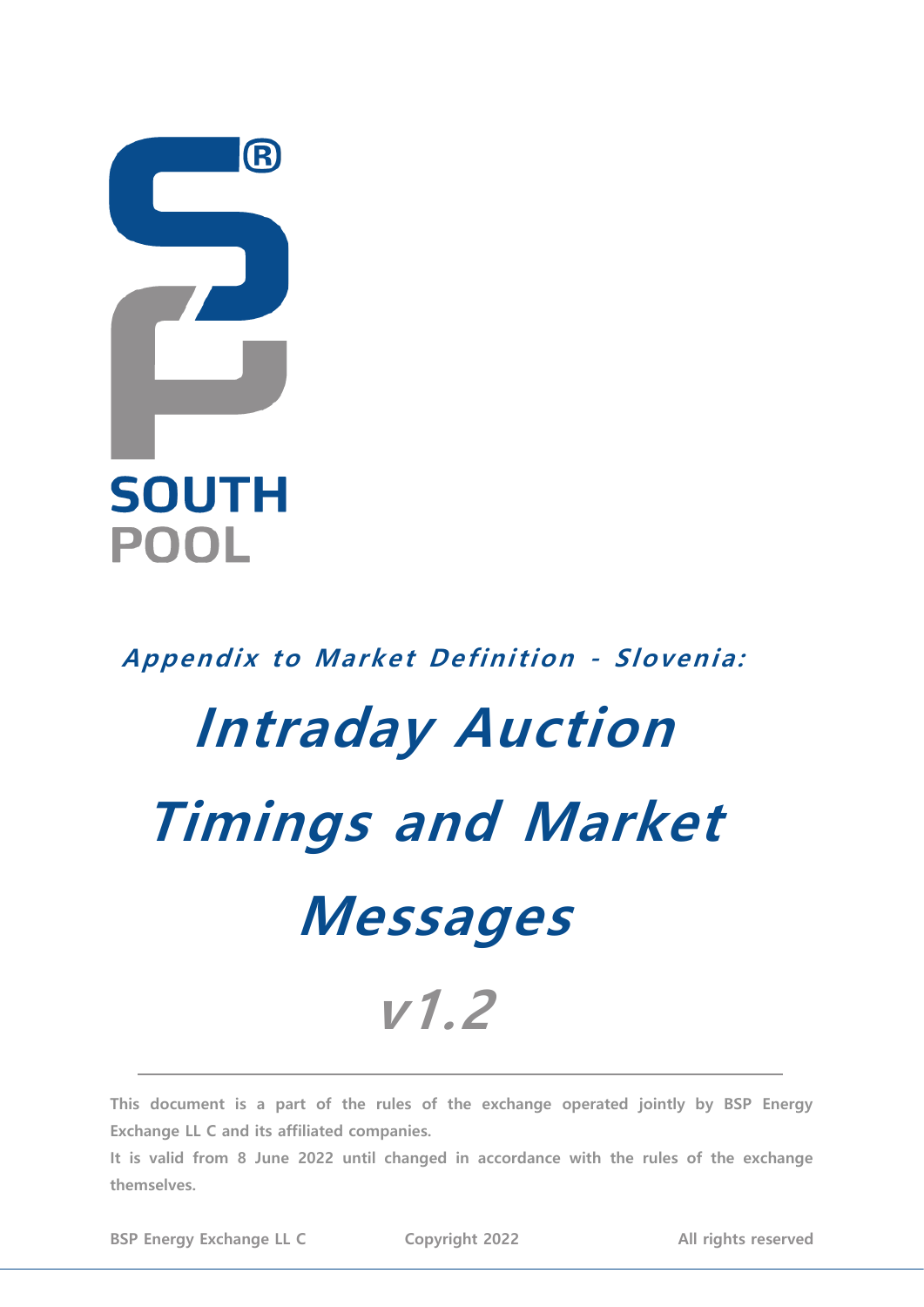

v1.2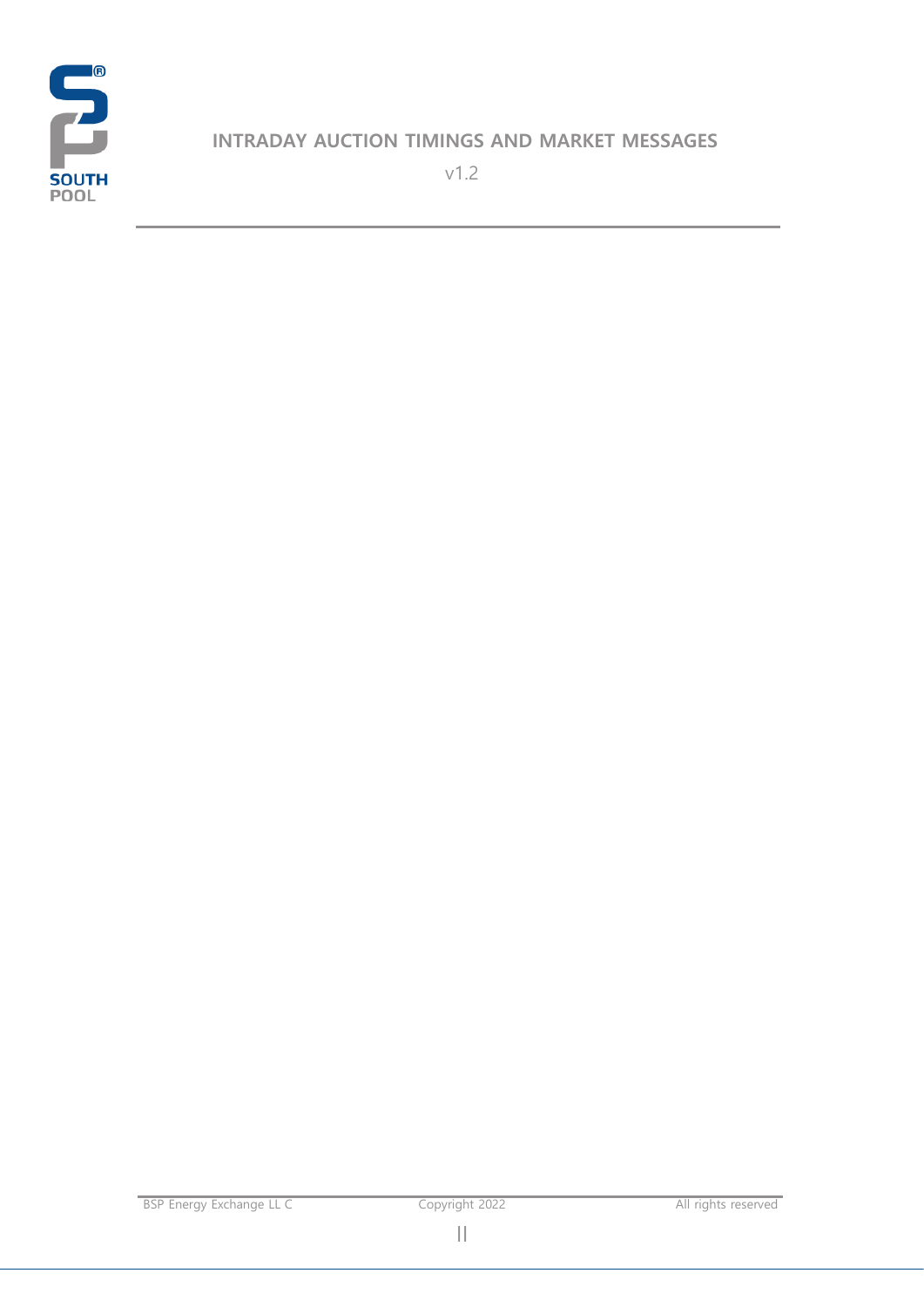

v1.2

Page left intentionally blank.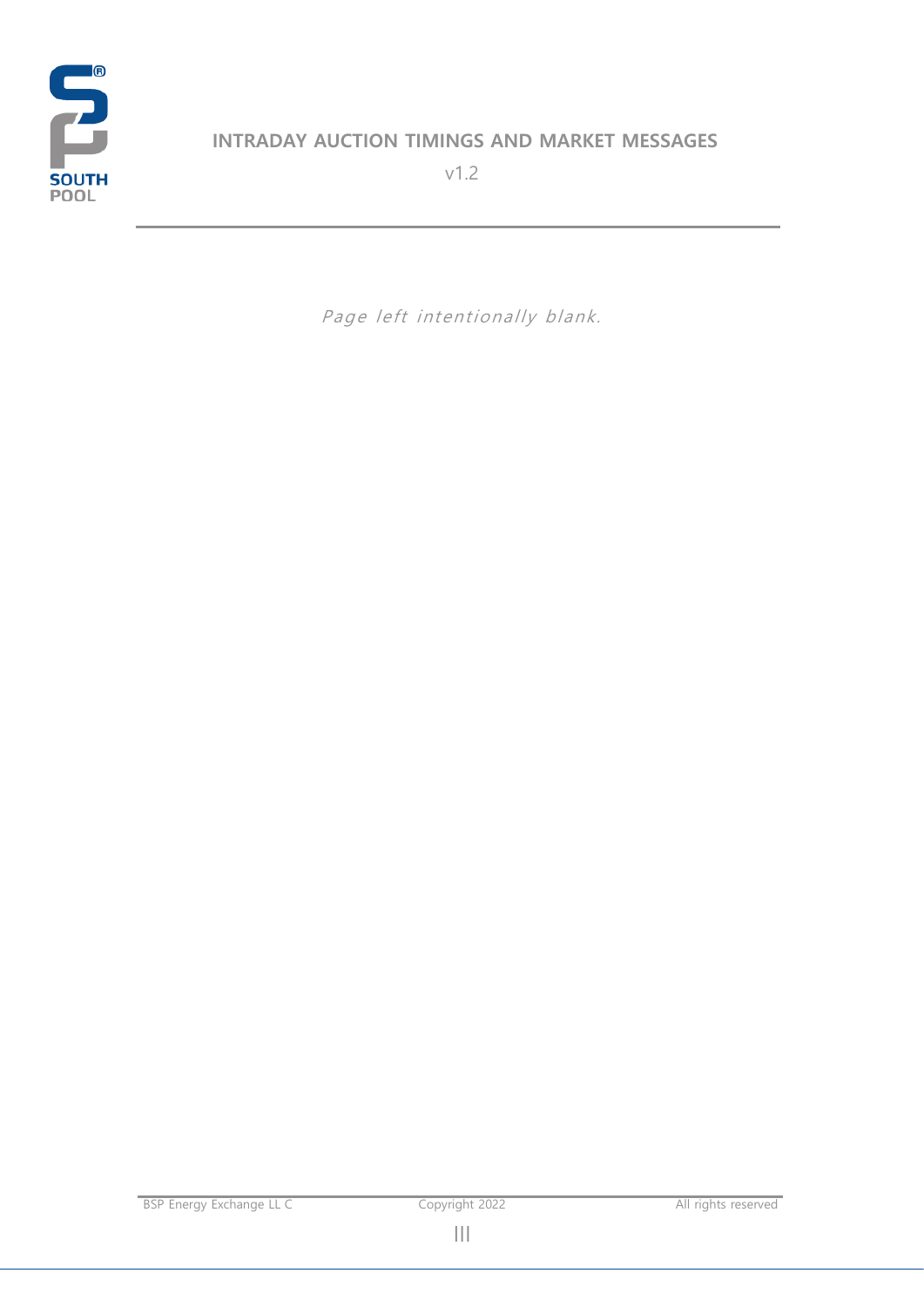

 $v1.2$ 

# <span id="page-3-0"></span>**Table of Contents**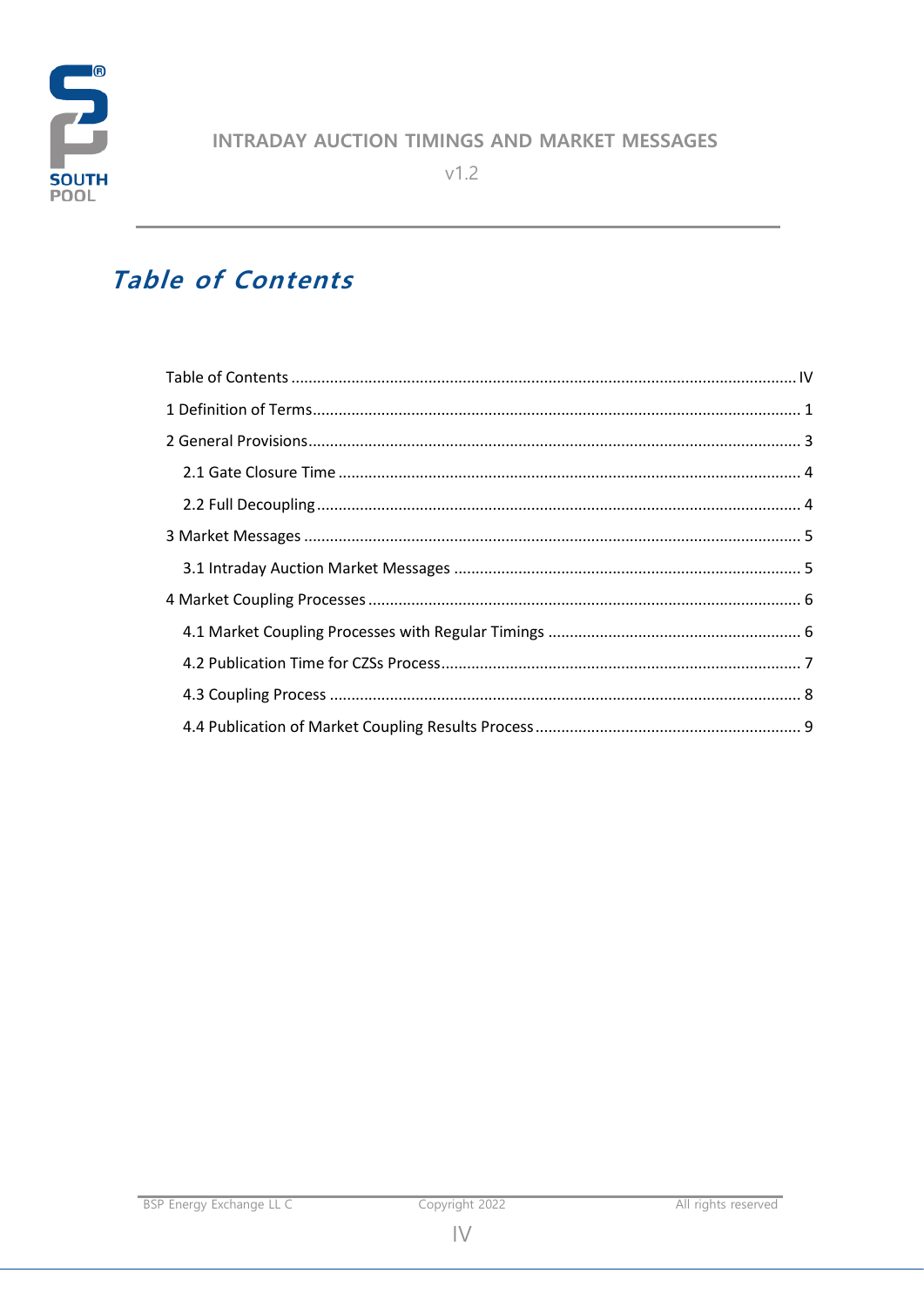

v1.2

Page left intentionally blank.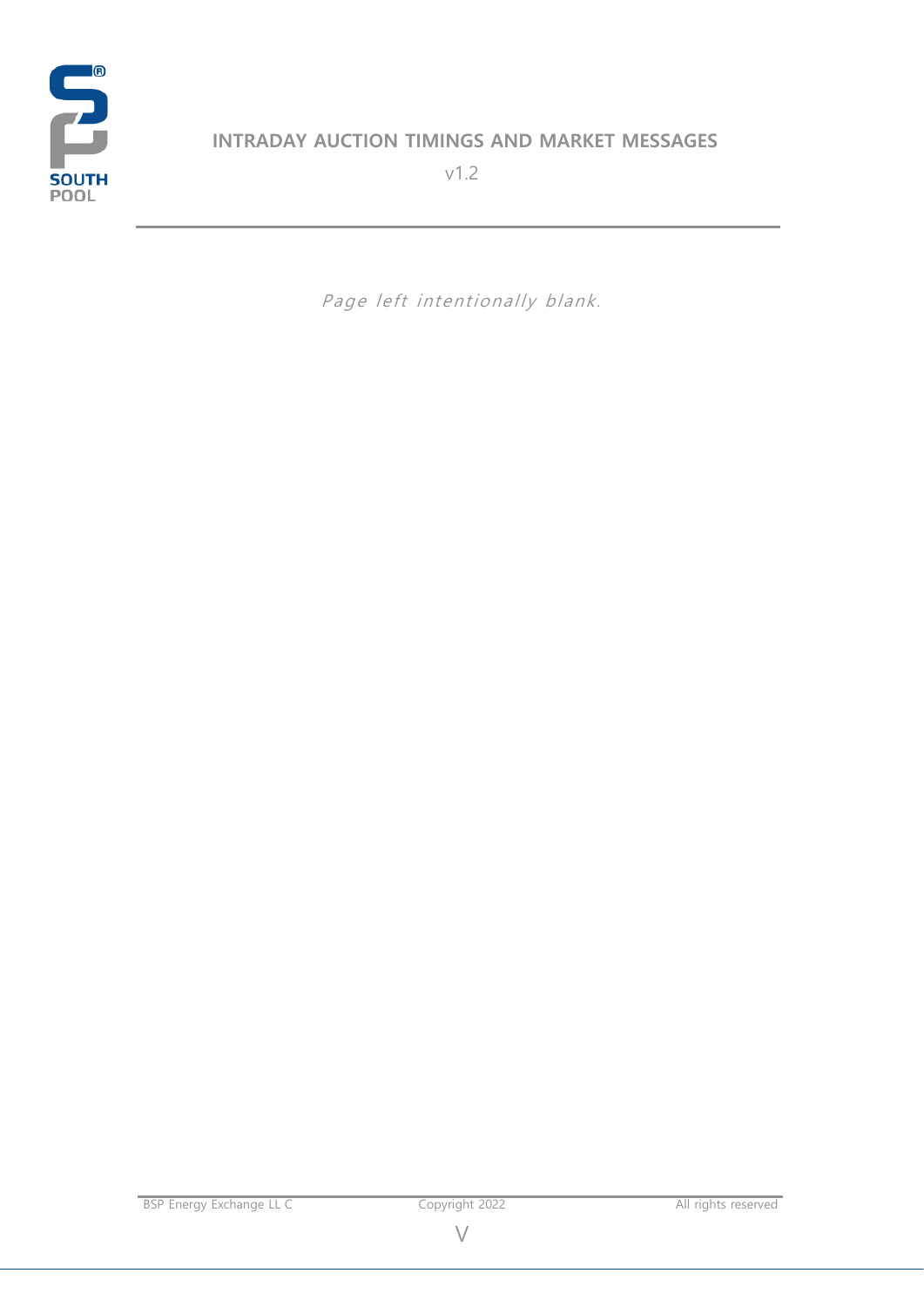

v1.2

# <span id="page-5-0"></span>**1 Definition of Terms**

**CZC** ..............................................Cross-Zonal Capacities (Available Transfer Capacities).

- **Complementary Regional Intraday Auction** .. a project that integrates the management of the intraday interconnector capacity and the energy trading on the Italian-Slovenian border and on the Italian-Greek border.
- **Market Coupling** ..................... mechanism for the coordination of two or more energy markets of neighbouring areas that integrates the management of the interconnector capacity between the areas and the energy trading.
- **Market Participant**..............an Exchange Participant that has been admitted to an individual Market.
- **Parties** ........................................PXs and TSOs of Complementary Regional Intraday AuctionAgreement.
- **PX**.................................................Power Exchange.
- **TSO**..............................................Transmission System Operator.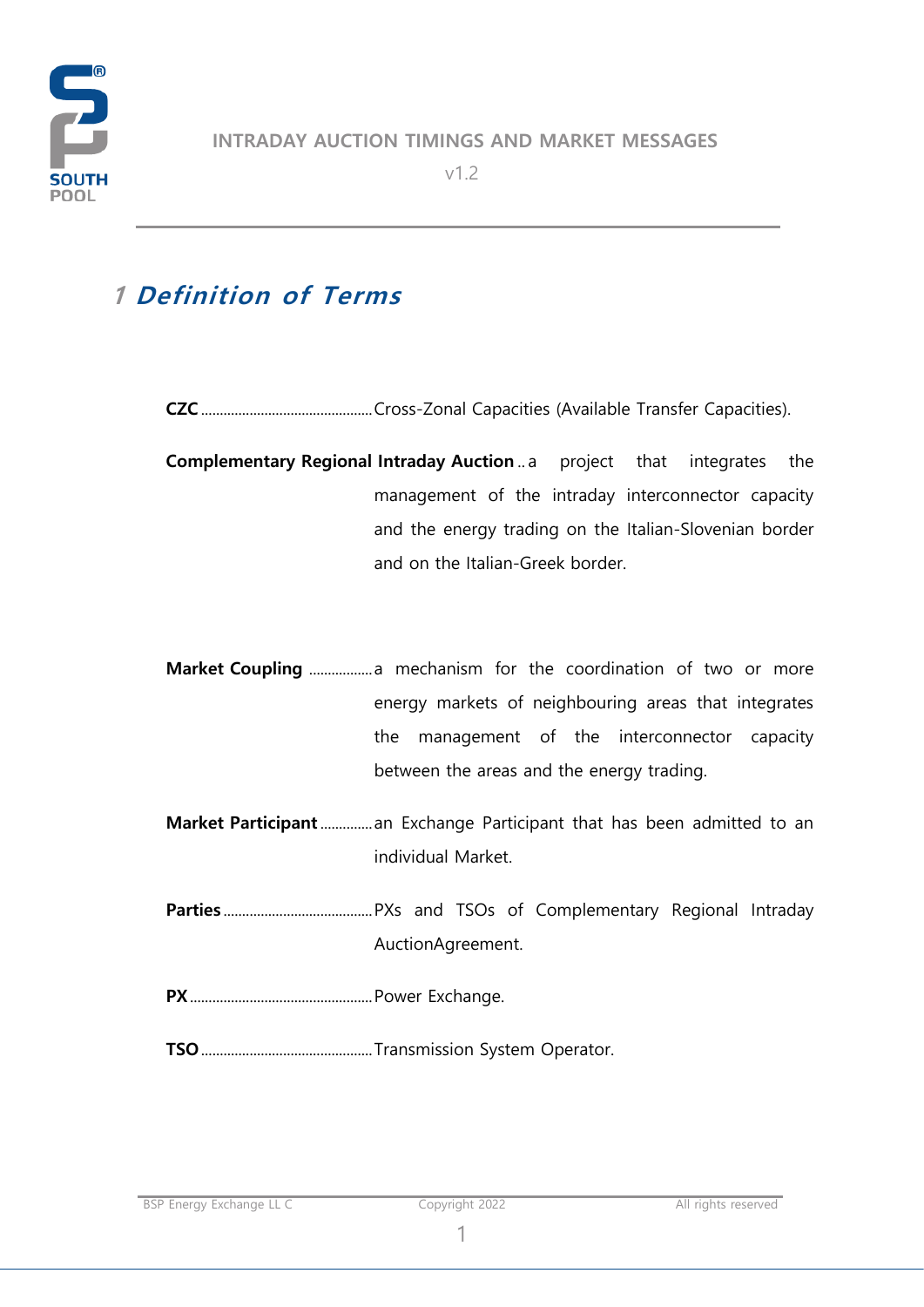

v1.2

Page left intentionally blank.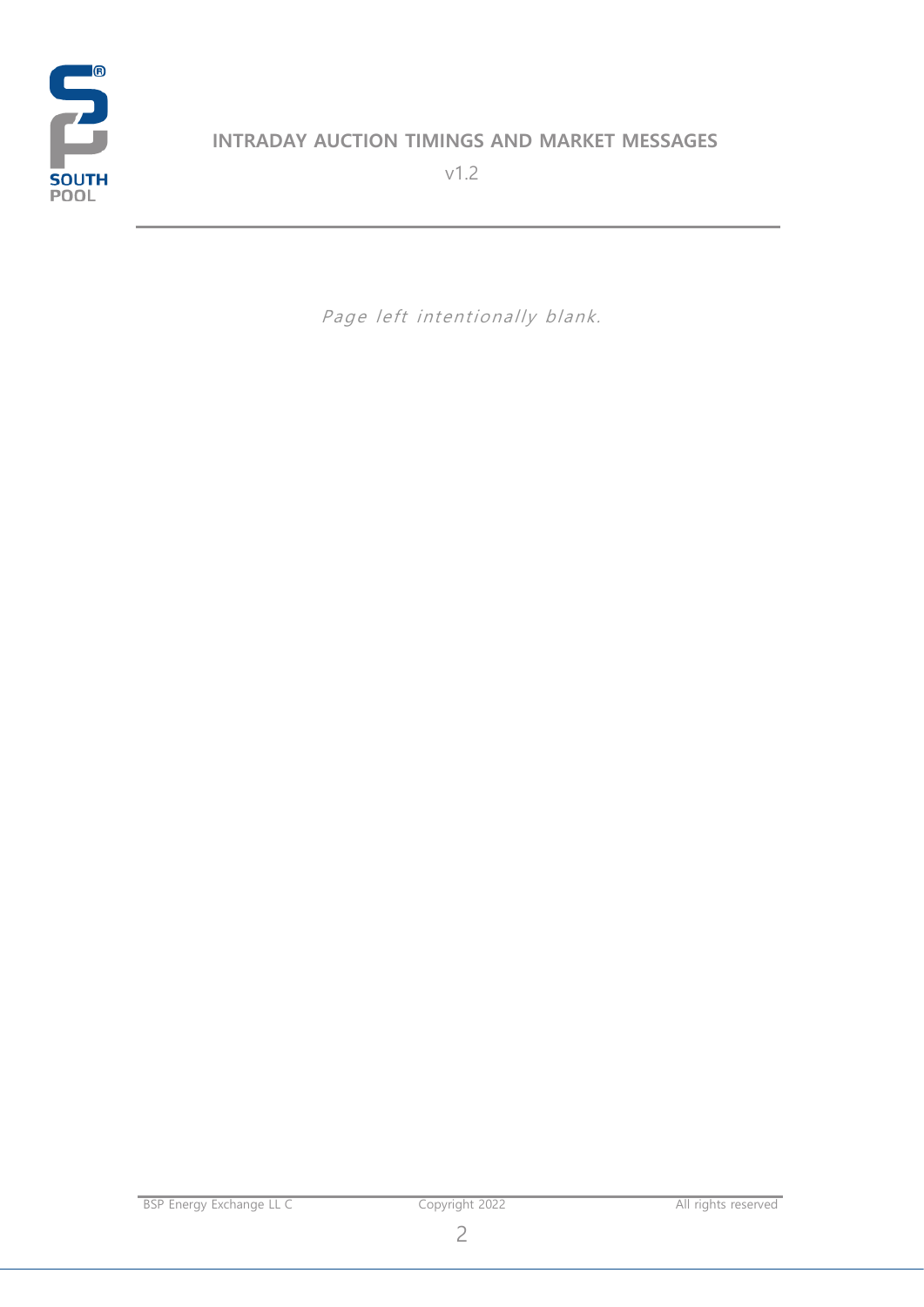

v1.2

# <span id="page-7-0"></span>**2 General Provisions**

- (1) These intraday timings and market messages set forth procedures for Market Coupling.
- (2) Intraday and market messages are defined in accordance with Complementary Regional Intraday Auction.
- (3) Market Coupling is divided into three separate processes:
	- a) Pre-Coupling process (Publication time for CZCs);
	- b) Coupling process;
	- c) Post-Coupling process (Publication of Market Coupling results).
- (4) Depending on the market situation, following intraday auction timings will apply for each Market Coupling process:
	- a) Regular timings; or
	- b) Back-Up timings; or
	- c) Fall-back timings
- (5) BSP may in case of back-up timings and fall-back timings on Italian-Slovenian interconnector provide to Market Participants Intraday auction market messages (CRIDA) by e-mail.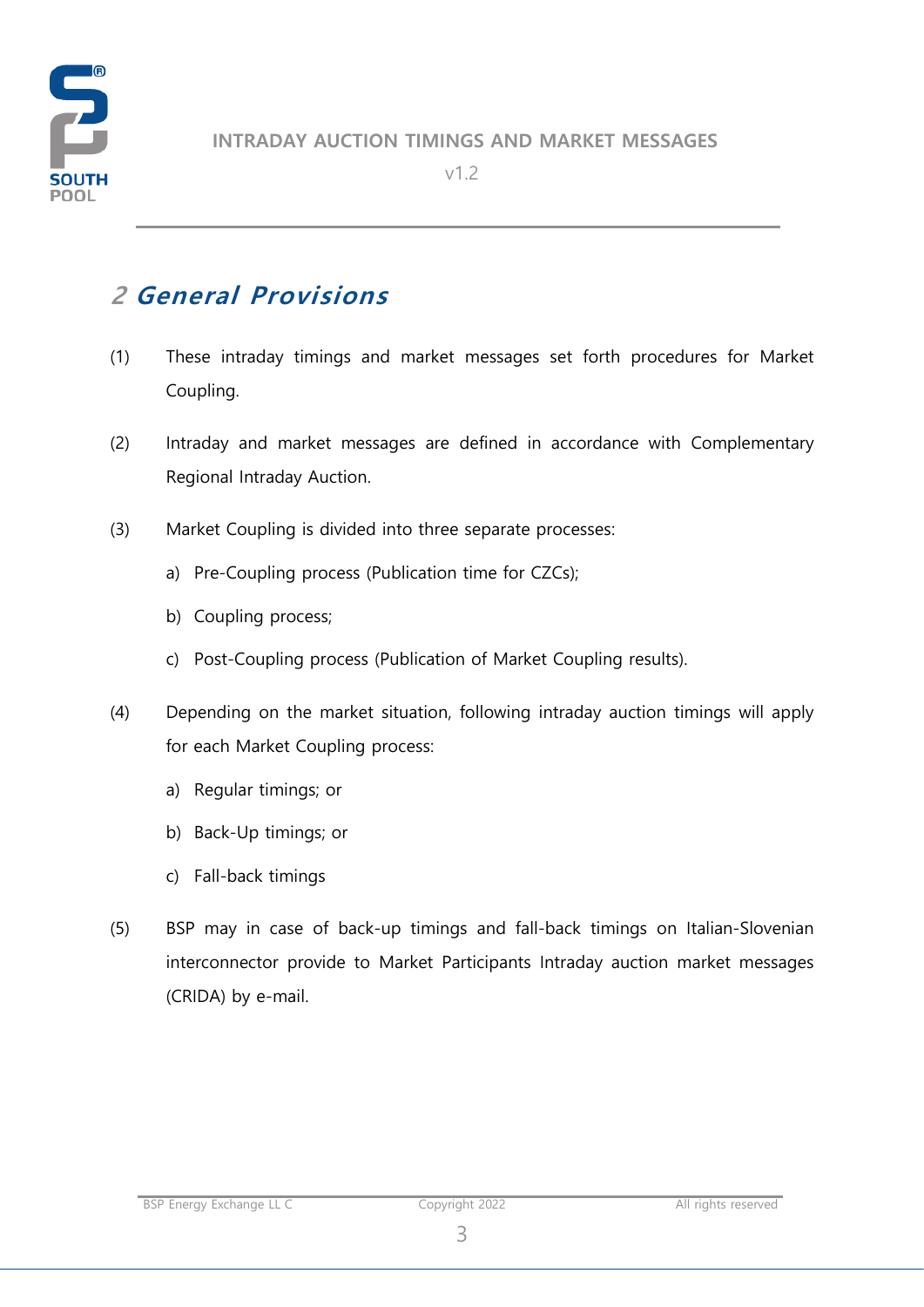

v1.2

# <span id="page-8-0"></span>**2.1 Gate Closure Time**

- (1) Gate closure time is the time until which Market Participants can enter and manage their orders.
- (2) Gate closure time for ID1 (MI1) is set to 15:00 CET.
- (3) Gate closure from ID2 (MI2) is set to 22:00 CET.
- <span id="page-8-1"></span>(4) Gate closure from ID3 (MI3) is set to 10:00 CET.

# **2.2 Full Decoupling**

(1) Declaration of full decoupling is a situation where IT-SI and IT-GR interconnector is decoupled if Market Coupling cannot produce correct results by a given hour. In that case fall-back timings will apply for Market Coupling process.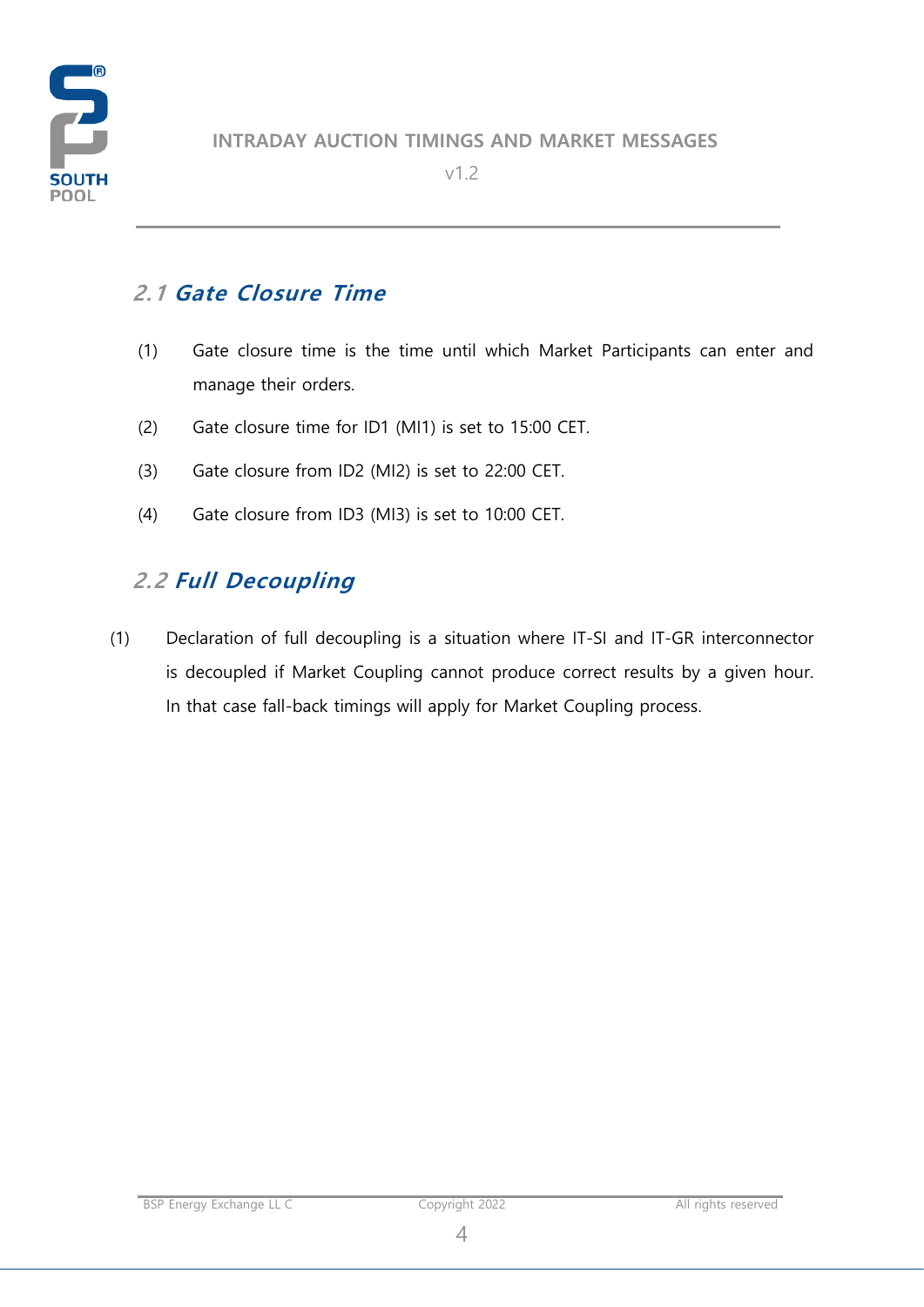

v1.2

# <span id="page-9-0"></span>**3 Market Messages**

# <span id="page-9-1"></span>**3.1 Intraday Auction Market Messages**

| Message ID                               | Message title                                                                                                | Intraday<br>Auction<br>Session            | Sending<br>time         |
|------------------------------------------|--------------------------------------------------------------------------------------------------------------|-------------------------------------------|-------------------------|
| CRIDA_ExC_04a:<br>Partial<br>Decoupling  | Partial Decoupling (Decoupling due to input data missing in the<br>PMB-Order Book data)                      | $ID1 - MI1$<br>$ID2 - MI2$<br>$ID3 - MI3$ | 15:15<br>22:15<br>10:15 |
| CRIDA_ExC_04b:<br><b>Full Decoupling</b> | DC1 - Decoupling for OC-related reason                                                                       | $ID1 - MI1$<br>$ID2 - MI2$<br>$ID3 - MI3$ | 14:55<br>21:55<br>09:55 |
| CRIDA_ExC_04b:<br><b>Full Decoupling</b> | DC2 - Decoupling due to input data missing in the PMB<br>(Network Data or Order Data) or CCP-related reasons | $ID1 - MI1$<br>$ID2 - MI2$<br>$ID3 - MI3$ | 15:18<br>22:18<br>10:18 |
| CRIDA_ExC_04b:<br><b>Full Decoupling</b> | DC3 - Decoupling due to Technical Reasons                                                                    | $ID1 - MI1$<br>$ID2 - MI2$<br>$ID3 - MI3$ | 15:25<br>22:25<br>10:25 |
| CRIDA_ExC_05b:<br><b>Full Decoupling</b> | Full Decoupling known in advance                                                                             |                                           |                         |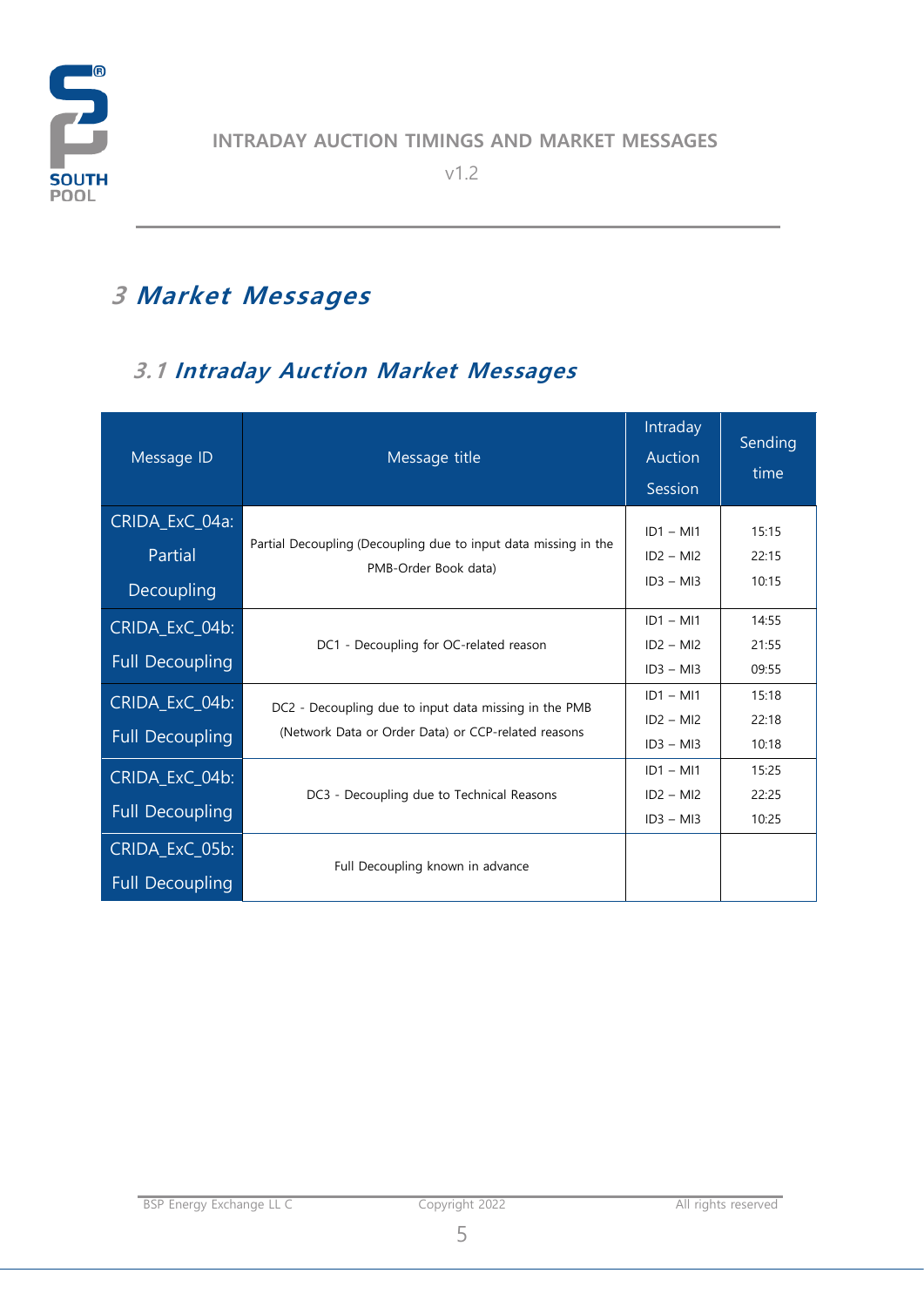

# <span id="page-10-0"></span>**4 Market Coupling Processes**

# <span id="page-10-1"></span>**4.1 Market Coupling Processes with Regular Timings**

- (1) In case there are no disturbances in the systems operated by the Parties, following timings for ID1 (MI1) will apply:
	- a) Publication time for CZCs is set to 14:45;
	- b) Gate closure time is set to 15:00;
	- c) Publication time of Market Coupling results is set to 15:18.
- (2) In case there are no disturbances in the systems operated by the Parties, following timings for ID2 (MI2) will apply:
	- a) Publication time for CZCs is set to 21:45;
	- b) Gate closure time is set to 22:00;
	- c) Publication time of Market Coupling results is set to 22:18.
- (3) In case there are no disturbances in the systems operated by the Parties, following timings for ID3 (MI3) will apply:
	- a) Publication time for CZCs is set to 09:45;
	- b) Gate closure time is set to 10:00;
	- c) Publication time of Market Coupling results is set to 10:18.

#### BSP Energy Exchange LL C Copyright 2022 All rights reserved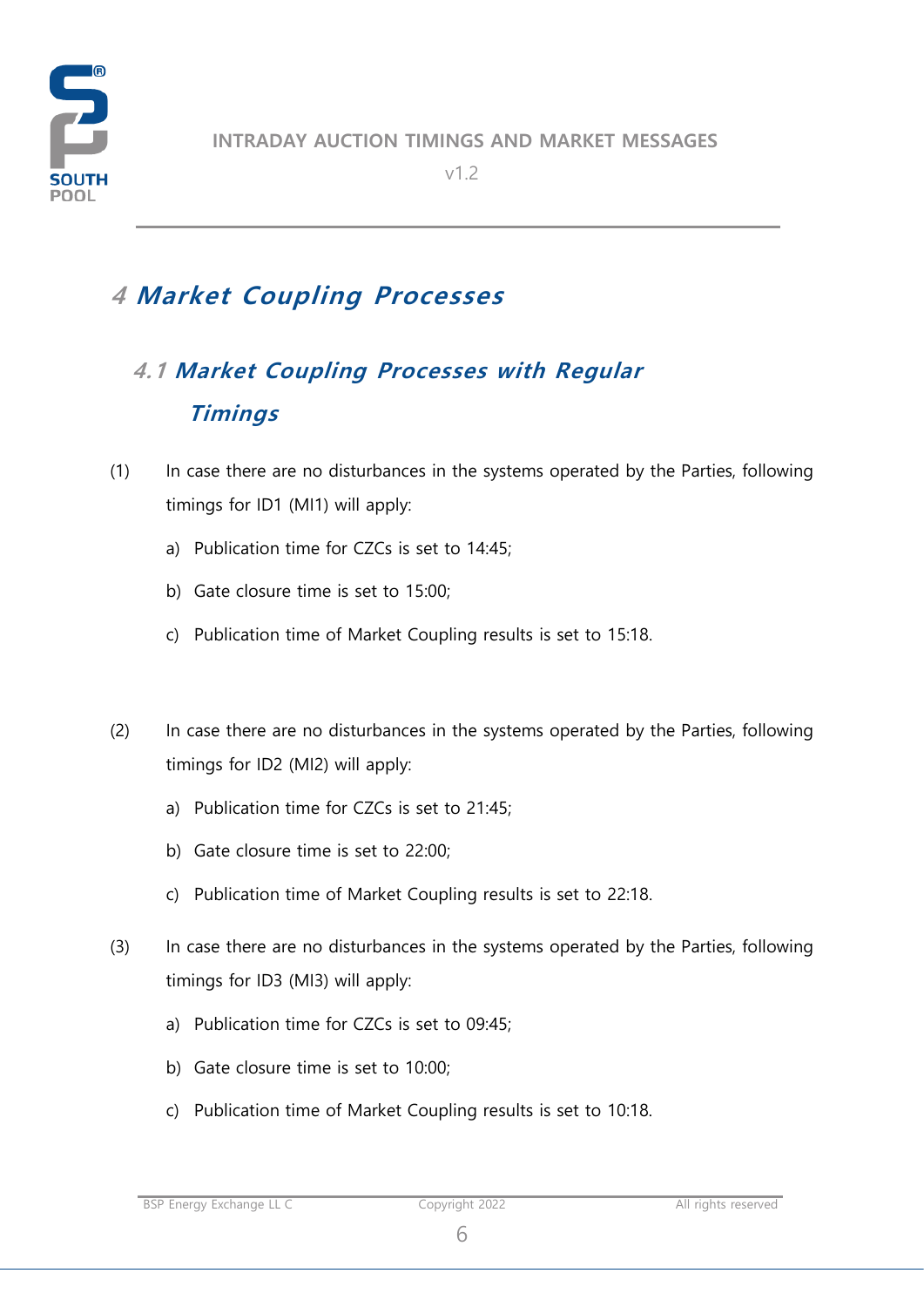

v1.2

# <span id="page-11-0"></span>**4.2 Publication Time for CZSs Process**

<span id="page-11-1"></span>

| <b>Time</b>             | Intraday<br>Auction<br>Session            | Process                             | Timings   | Description                                                                                         |
|-------------------------|-------------------------------------------|-------------------------------------|-----------|-----------------------------------------------------------------------------------------------------|
| 14:45<br>21:45<br>09:45 | $ID1 - MI1$<br>$ID2 - MI2$<br>$ID3 - MI3$ | Publication time for CZCs           | Regular   |                                                                                                     |
| 14:55<br>21:55<br>09:55 | $ID1 - MI1$<br>$ID2 - MI2$<br>$ID3 - MI3$ | Latest time for publication of CZCs | Back-up   |                                                                                                     |
| 14:55<br>21:55<br>09:55 | $ID1 - MI1$<br>$ID2 - MI2$<br>$ID3 - MI3$ | Decupling of CRIDA interconnectors  | Fall-back |                                                                                                     |
| 14:55<br>21:55<br>09:55 | $ID1 - MI1$<br>$ID2 - MI2$<br>$ID3 - MI3$ | CRIDA_ExC_04b: Full Decoupling      | Fall-back | If CZCs are still not published,<br>CRIDA_ExC_04b: Full Decoupling is<br>end to Market Participants |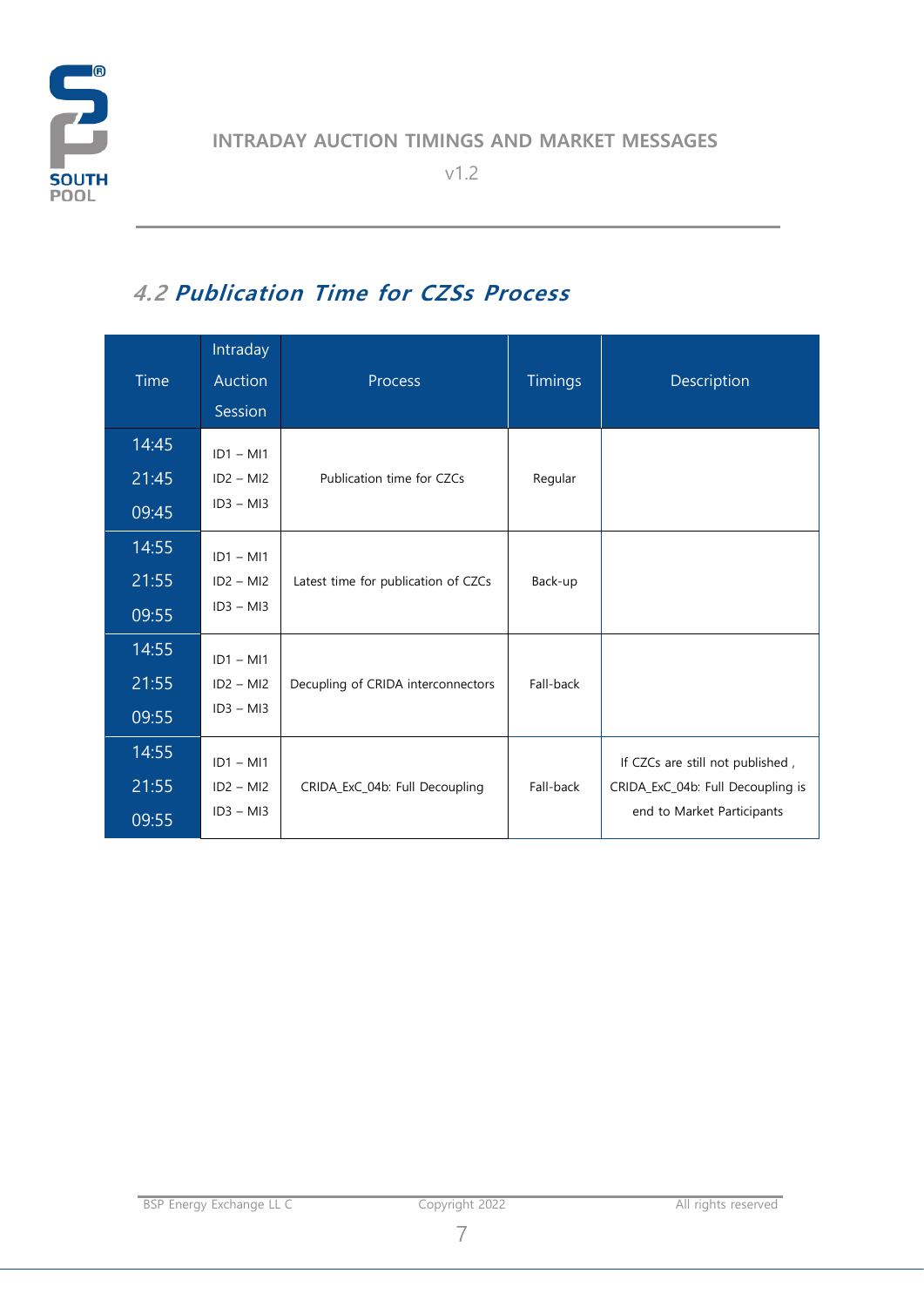

v1.2

# **4.3 Coupling Process**

| <b>Time</b>             | Intraday<br>Auction<br>Session            | <b>Process</b>                               | Timings   | Description                                                                                                                    |
|-------------------------|-------------------------------------------|----------------------------------------------|-----------|--------------------------------------------------------------------------------------------------------------------------------|
| 15:00<br>22:00<br>10:00 | $ID1 - MI1$<br>$ID2 - MI2$<br>$ID3 - MI3$ | Gate closure time                            | Regular   |                                                                                                                                |
| 15:18<br>22:18<br>10:18 | $D1 - M11$<br>$ID2 - MI2$<br>$ID3 - MI3$  | Decupling of CIRDAs interconnector           | Fall-back |                                                                                                                                |
| 15:18<br>22:18<br>10:18 | $D1 - M11$<br>$ID2 - MI2$<br>$ID3 - MI3$  | Sending of CRIDA_ExC_04b: Full<br>Decoupling | Fall-back | If one of the PXs could not exchange<br>their order books, CRIDA ExC 04b:<br>Full Decoupling is send to market<br>participants |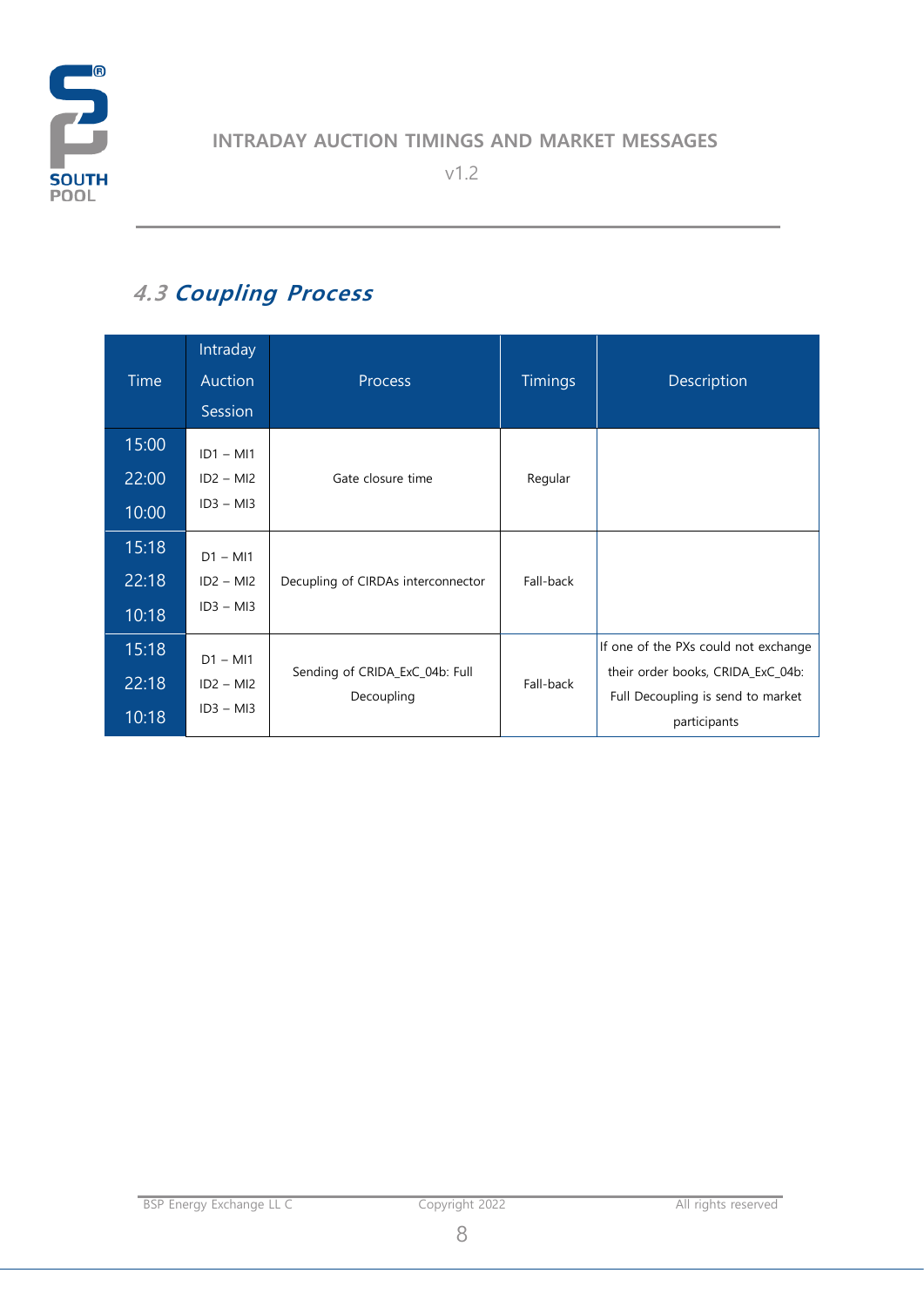

v1.2

# <span id="page-13-0"></span>**4.4 Publication of Market Coupling Results Process**

| <b>Time</b>             | Intraday<br>Auction<br>Session            | <b>Process</b>                                            | Timings   | Description                                                                                                                              |
|-------------------------|-------------------------------------------|-----------------------------------------------------------|-----------|------------------------------------------------------------------------------------------------------------------------------------------|
| 15:18<br>22:18<br>10:18 | $ID1 - MI1$<br>$ID2 - MI2$<br>$ID3 - MI3$ | Publication time of Market Coupling<br>results            | Regular   |                                                                                                                                          |
| 15:25<br>22:25<br>10:25 | $ID1 - MI1$<br>$ID2 - MI2$<br>$ID3 - MI3$ | Latest time for publication of Market<br>Coupling results | Back-up   |                                                                                                                                          |
| 15:25<br>22:25<br>10:25 | $ID1 - MI1$<br>$ID2 - MI2$<br>$ID3 - MI3$ | Decupling of CRIDAs interconnector                        | Fall-back |                                                                                                                                          |
| 15:25<br>22:25<br>10:25 | $ID1 - MI1$<br>$ID2 - MI2$<br>$ID3 - MI3$ | Sending of CRIDA_ExC_04b: Full<br>Decoupling              | Fall-back | If Market Coupling results are not<br>published by relevant timings,<br>CRIDA_ExC_04b: Full Decoupling is<br>sent to Market Participants |